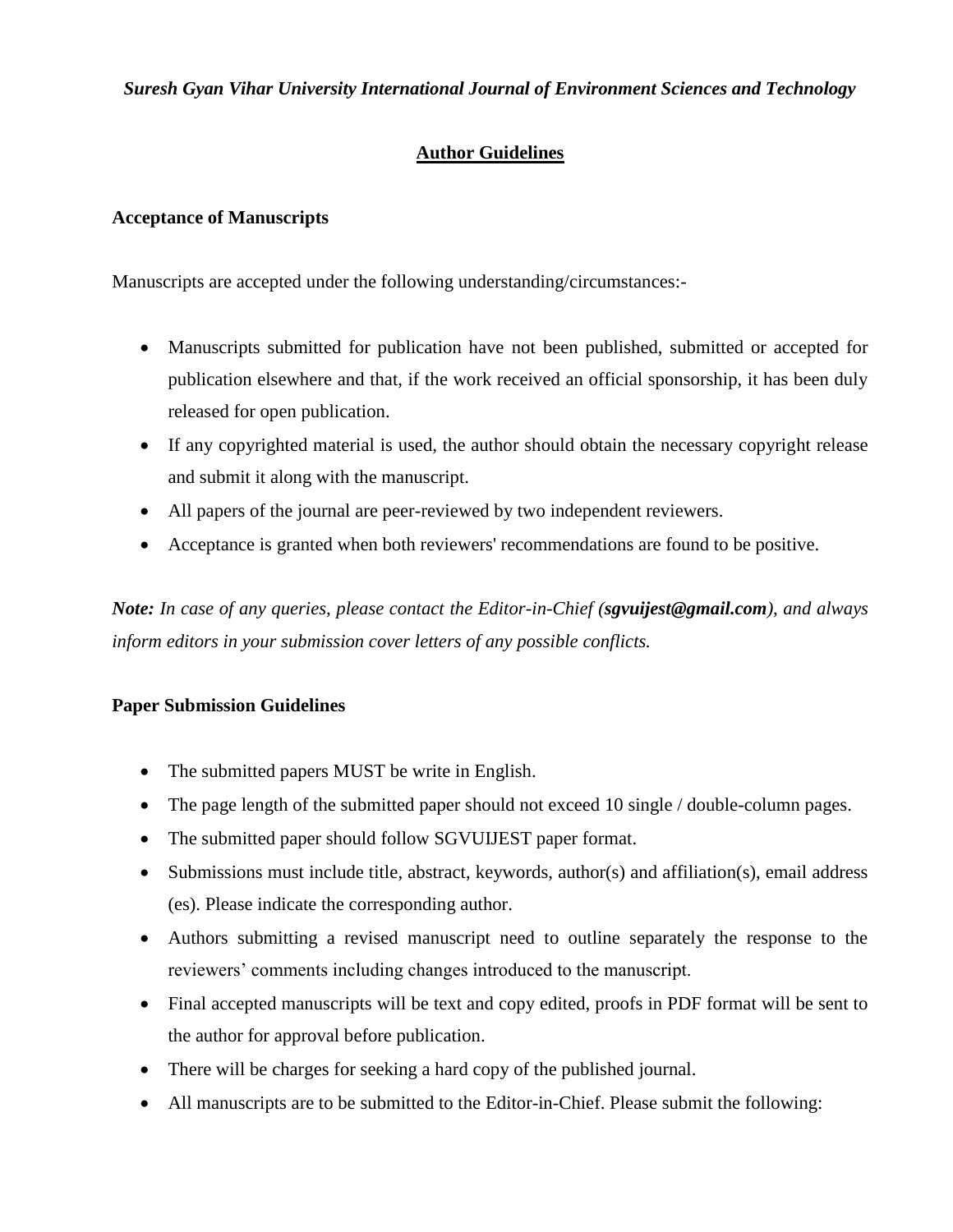i. MS Word file included manuscript (SGVUIJEST -Paper-Format)

ii. PDF file manuscripts

iii. *Suresh Gyan Vihar University International Journal of Environment Sciences and Technology* Copyright Form either in WORD or PDF format

*Submit Manuscripts (as email attachments) to The Editor-In-Chief at sgvuijest@gmail.com*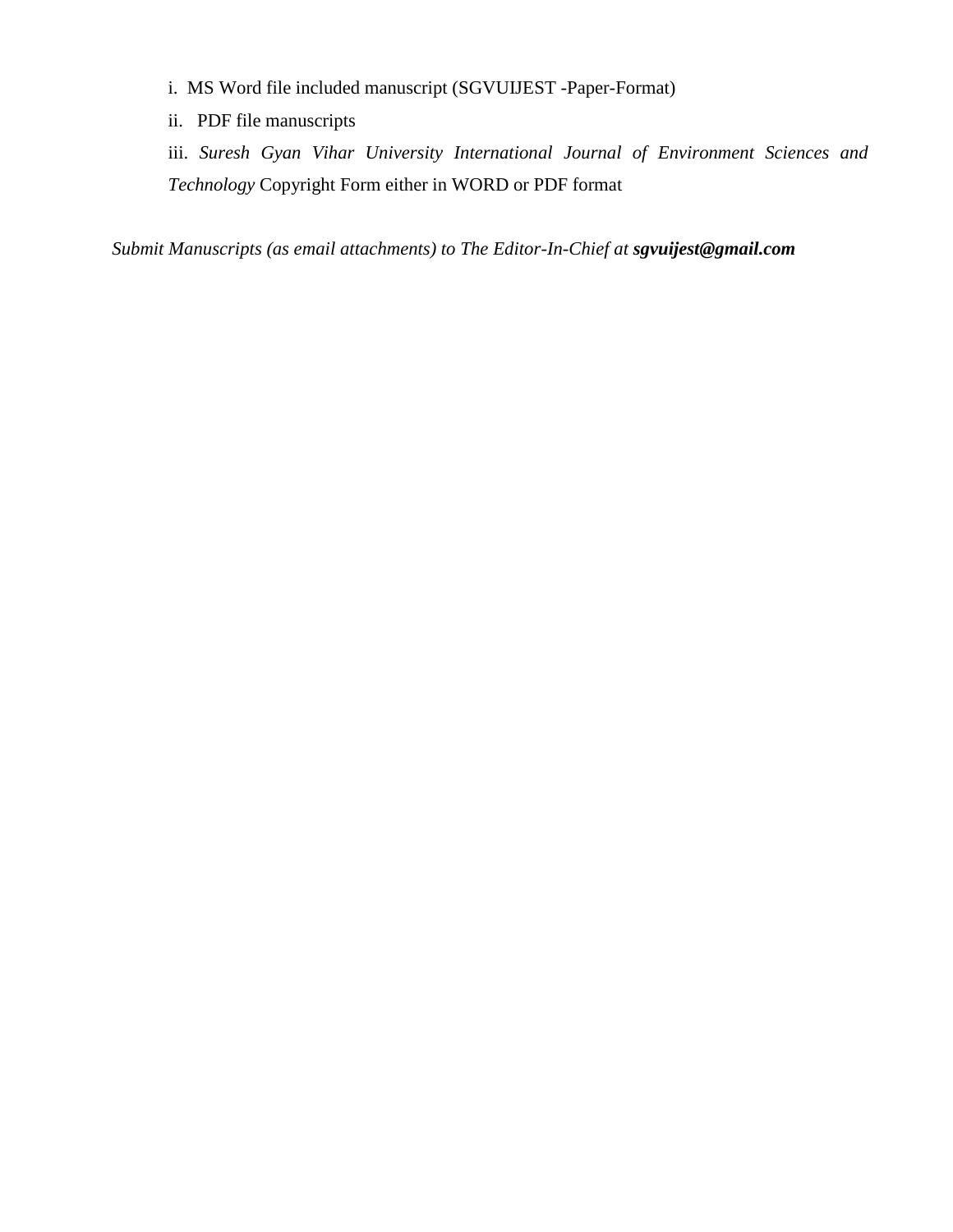# **Suresh Gyan Vihar University International Journal of Environment Sciences and Technology**

## **Author's Registration Form**

| Title (Mr/Ms/Mrs/Prof/Dr)                        |                  |
|--------------------------------------------------|------------------|
| <b>First Name</b>                                | <b>Last Name</b> |
| Paper Number (only one paper per form)           |                  |
| <b>Institution</b>                               |                  |
| Correspondence Address (with City/State/Country) |                  |
| <b>Land Line</b>                                 | <b>Mobile</b>    |
| e-mail id                                        |                  |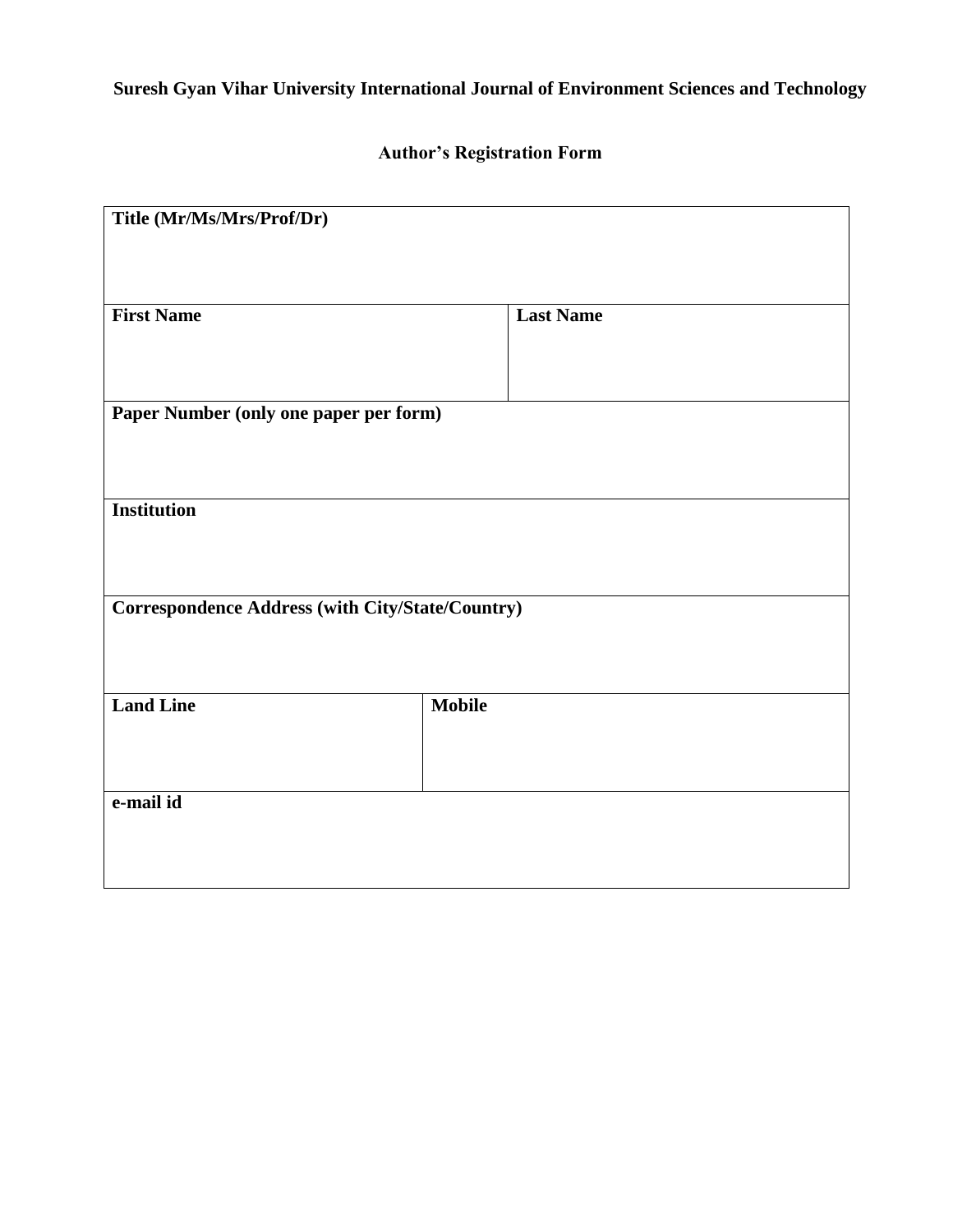#### **Publisher Agreement statement**

## *Suresh Gyan Vihar University International Journal of Environment Sciences and Technology* **as a publisher is agreed:**

- To defend your Article against plagiarism and copyright infringement, and to that end, *Suresh Gyan Vihar University International Journal of Environment Sciences and Technology* shall take all reasonable steps to act against unauthorized replication of an article in part or in whole;
- To receive and to administer permissions and deal with licensing issues relating to an article;
- To maintain the integrity of an article such that it becomes 'the sworn statement of science', that is a definitive, citable, permanent and secure record of an article, accessible in perpetuity;
- To ensure that the published version of an article carries an appropriate level of metadata tagging to facilitate discovery and logging by search engines;
- To ensure the safe archiving of an article.
- To supply definitive information on how to cite your article in both print and online formats.
- In assigning *Suresh Gyan Vihar University International Journal of Environment Sciences and Technology* proprietor copyright, or an exclusive license to publish, the authors retain the following exclusions require you to obtain written permission from *Suresh Gyan Vihar University International Journal of Environment Sciences and Technology*:
- The inclusion of an article in a course pack for onward sale by a third party e.g. the library of an author's institution;
- Distribution in print or electronic form by any third party such as a website, or conference organizer, with the exceptions and, distributions in print or electronic form to the commercial benefit of an author, an author's institution or employer, or a third party.

*Suresh Gyan Vihar University International Journal of Environment Sciences and Technology* is happy to extend all these provisions to the authors who agree to sign copyright assignments and license to publish with *Suresh Gyan Vihar University International Journal of Environment Sciences and Technology*, without the need to seek an amendment to the previous agreements. In all cases and circumstances, it will be the core responsibility of an author to make the necessary inquiries and arrangements for any malpractices in the paper submitted to *Suresh Gyan Vihar University International Journal of Environment Sciences and Technology* for publications.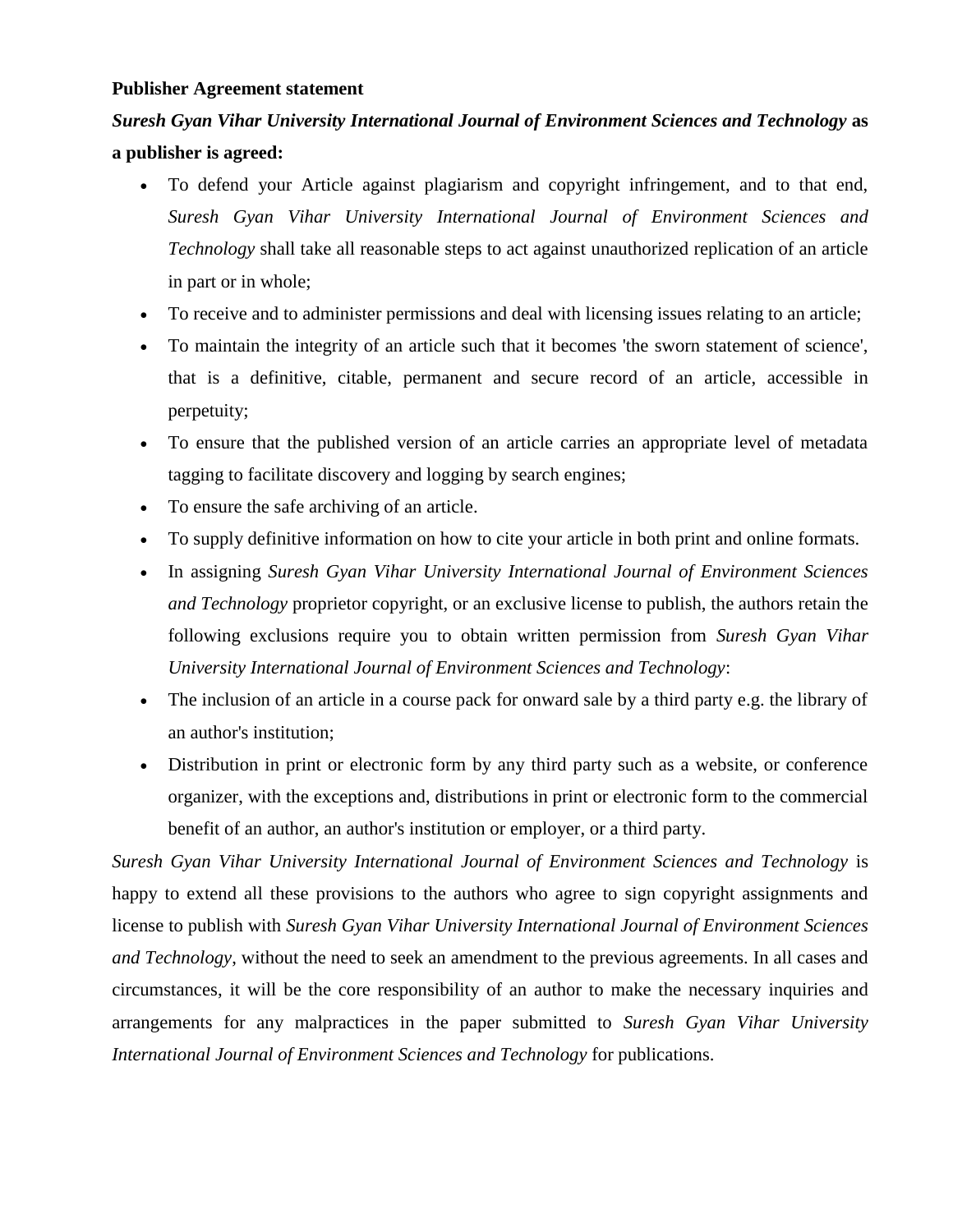## **Publication fees**

Publication in *Suresh Gyan Vihar University International Journal of Environment Sciences and Technology* is totally FREE (No Article submission charges nor article processing charges and no publication fees), as one of the main goals of the journal is to provide global researchers with a free publishing platform.